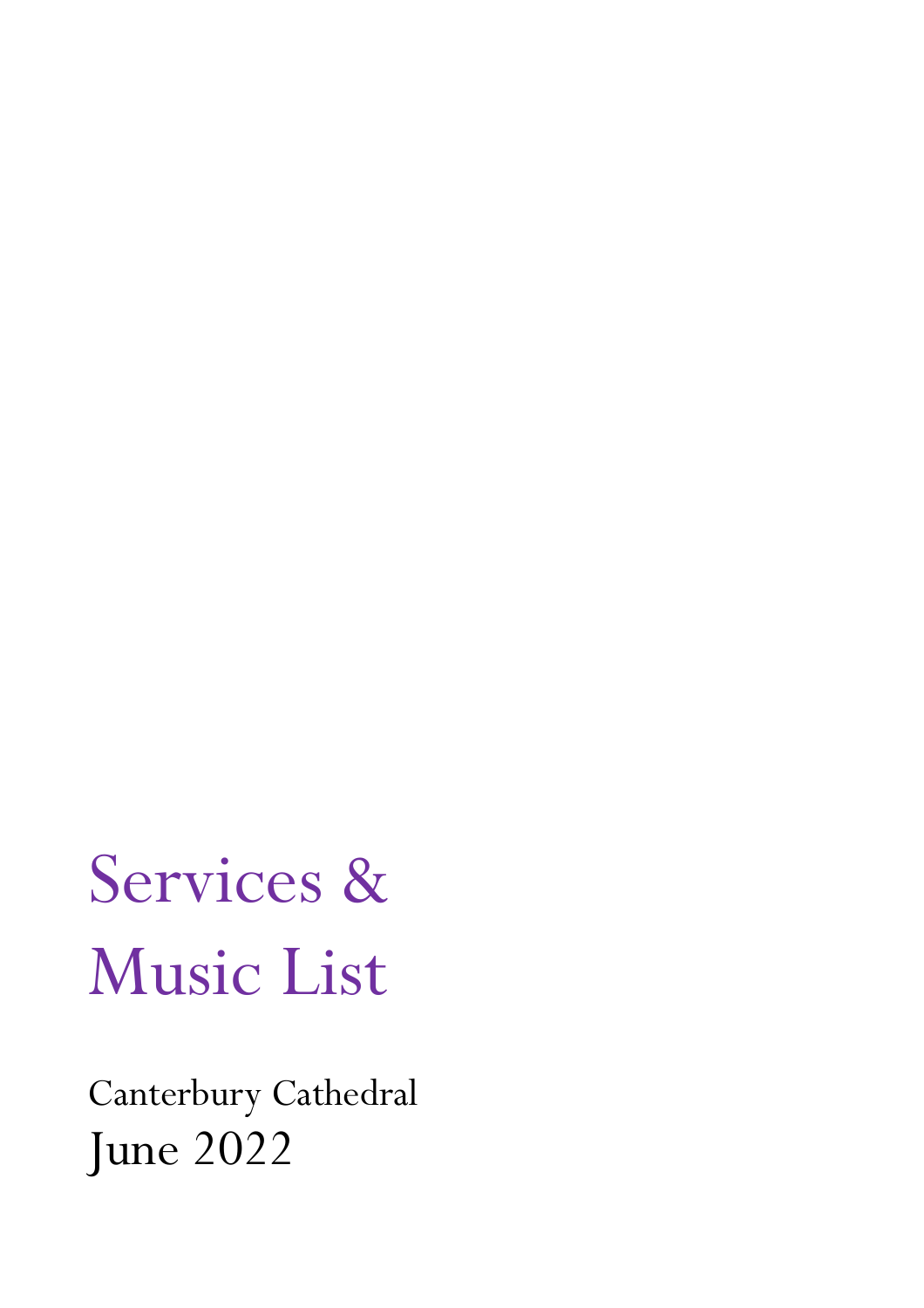June is a month of great celebration. Along with the lengthening days and the warming weather (we hope!) the Church marks the great series of feasts that come at the end of Eastertide.

On Pentecost we celebrate the gift of the Holy Spirit to the Church as the fire that drives us on and the water that refreshes our spiritual thirst. Following this, Trinity Sunday is the great celebration of the eternal God, at the heart of whose very being is loving relationship. In turn, the feast of Corpus Christi (the Body of Christ) marks the fact that this eternal and powerful God makes himself present and available to us in the most tangible possible way. While the institution of the Eucharist that we mark on Maundy Thursday takes place in the shadows of the betrayal and sufferings of Holy Week, this summer feast has a more celebratory tone: a day of thanksgiving for the inexpressible gift of the Eucharist, in which Christ offers himself to us each day in the form of bread to feed us and sustain us on our journey.

Of course, amidst all these great ecclesiastical feasts, June 2022 brings one great national celebration as well. Her Majesty the Queen's Platinum Jubilee, marking the 70th anniversary of her reign, will be an occasion to give thanks for the steadfastness, spirit of service, and quiet dignity which have made her such a figure of encouragement and stability in a changing and often anxious world. The Jubilee will be marked by many local and national events, and will be celebrated in the Cathedral on Sunday 5 June, both at the main Civic Pentecost Eucharist in the morning and at Evensong in the afternoon.

In June we also hope to welcome our Interim Dean, the Very Reverend Dr Jane Hedges (until recently Dean of Norwich). We very much look forward to having Dr Hedges as part of our community and learning from the wisdom and gifts that she will bring to the Cathedral, during the six months or so that she will be with us.

Max Kramer Precentor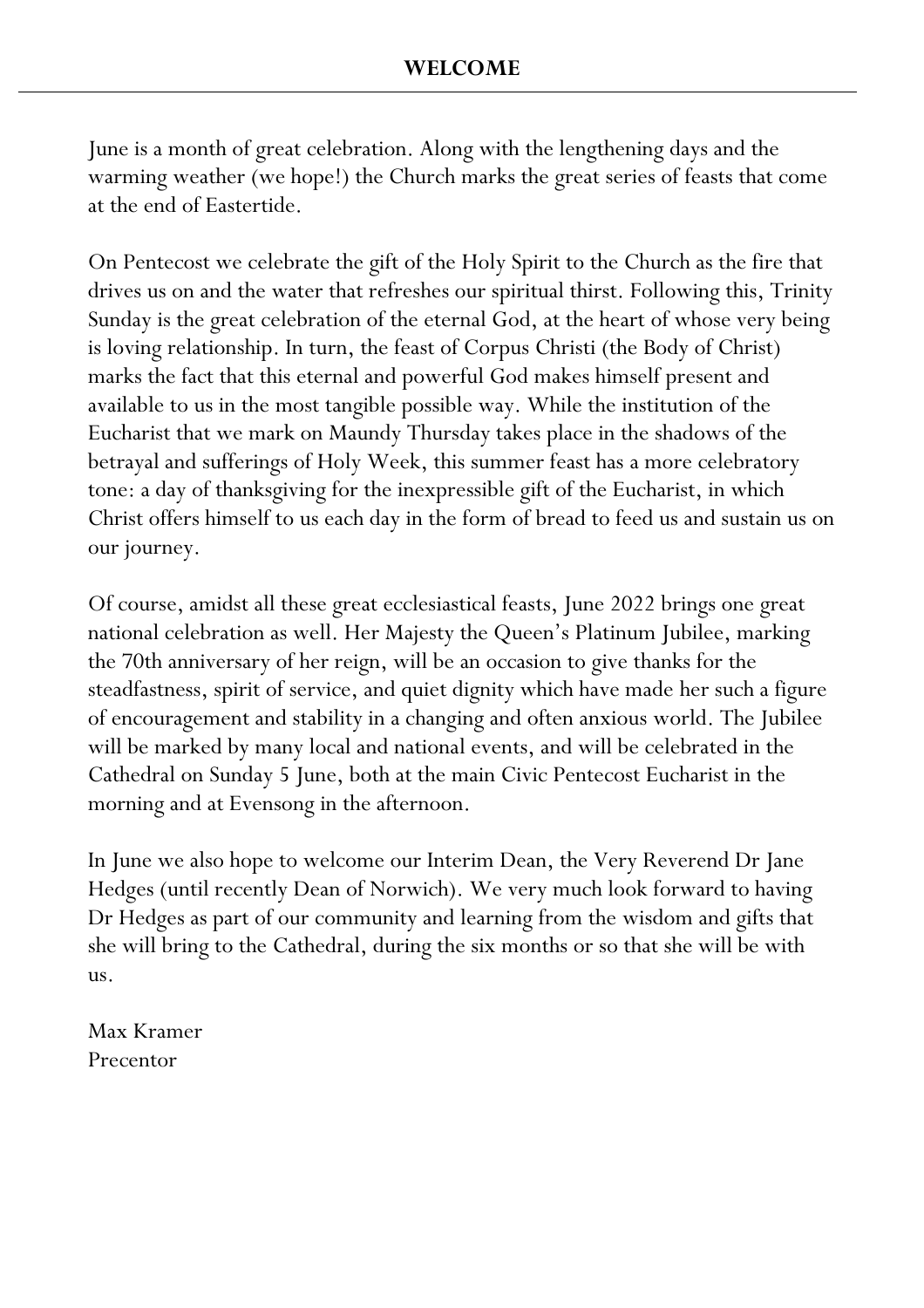#### **Visiting Choirs**

**Kent College Choristers** come from Kent College, Canterbury. They have had much success in various national competitions, having been finalists several times in BBC Songs of Praise Young Choir of the Year and most recently winners of Barnardo's National Junior Choir of the Year 2022. They also tour abroad, and have sung in a number of European Cathedrals. Many of the Choristers have been selected for the Cathedral Girls' Choir, including two present members.

**The Gundulf Consort** is a new *ad hoc* group of experienced church musicians based in Rochester, formed primarily to act as a cathedral visiting choir.

**Lees Court Music** is a Canterbury based chamber choir which sings as a visiting choir at English Cathedrals, at weddings & events, and in concerts in small country churches in Kent in support of local fund-raising.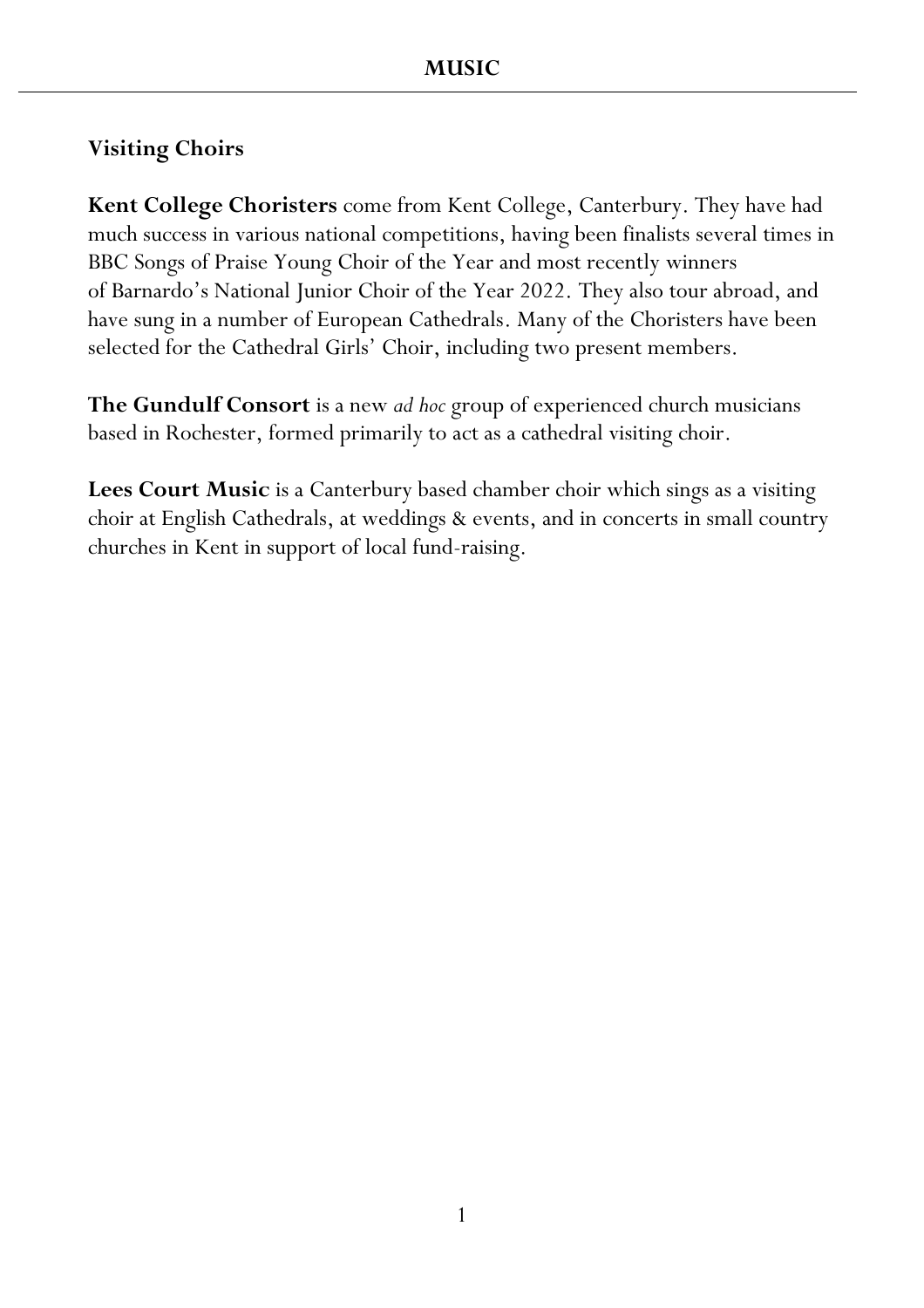#### **Music News**

On Saturday 25 June, auditions will be held for girls currently in Year 7 who would like to become a girl chorister in September 2022. For more information, and to apply, please visit the following web page:

<https://www.canterbury-cathedral.org/worship/choir/girls-choir/>

There is presently a handful of vacancies for boy choristers. Parents with sons in school years 3, 4, and 5 are encouraged to contact  $\frac{musc(a) \text{canterbury}}{masc(a) \text{canterbury}}$ [cathedral.org](mailto:music@canterbury-cathedral.org) for more information. Enquiries are welcome at any time; we are always happy to meet children and their parents for a conversation, and for informal pre-auditions.

The Cathedral's Choral Scholars will perform a series of Summer Song Recitals this month. These start at 1.30pm in the Crypt on the following dates:

Wednesday 8 June Wednesday 15 June Wednesday 29 June

These events are un-ticketed and free to attend, with the usual Cathedral Precincts charges applying. Each recital will last approximately 45 minutes.

More information about the Cathedral's musicians can be found at <https://www.canterbury-cathedral.org/worship/choir/>

David Newsholme Director of Music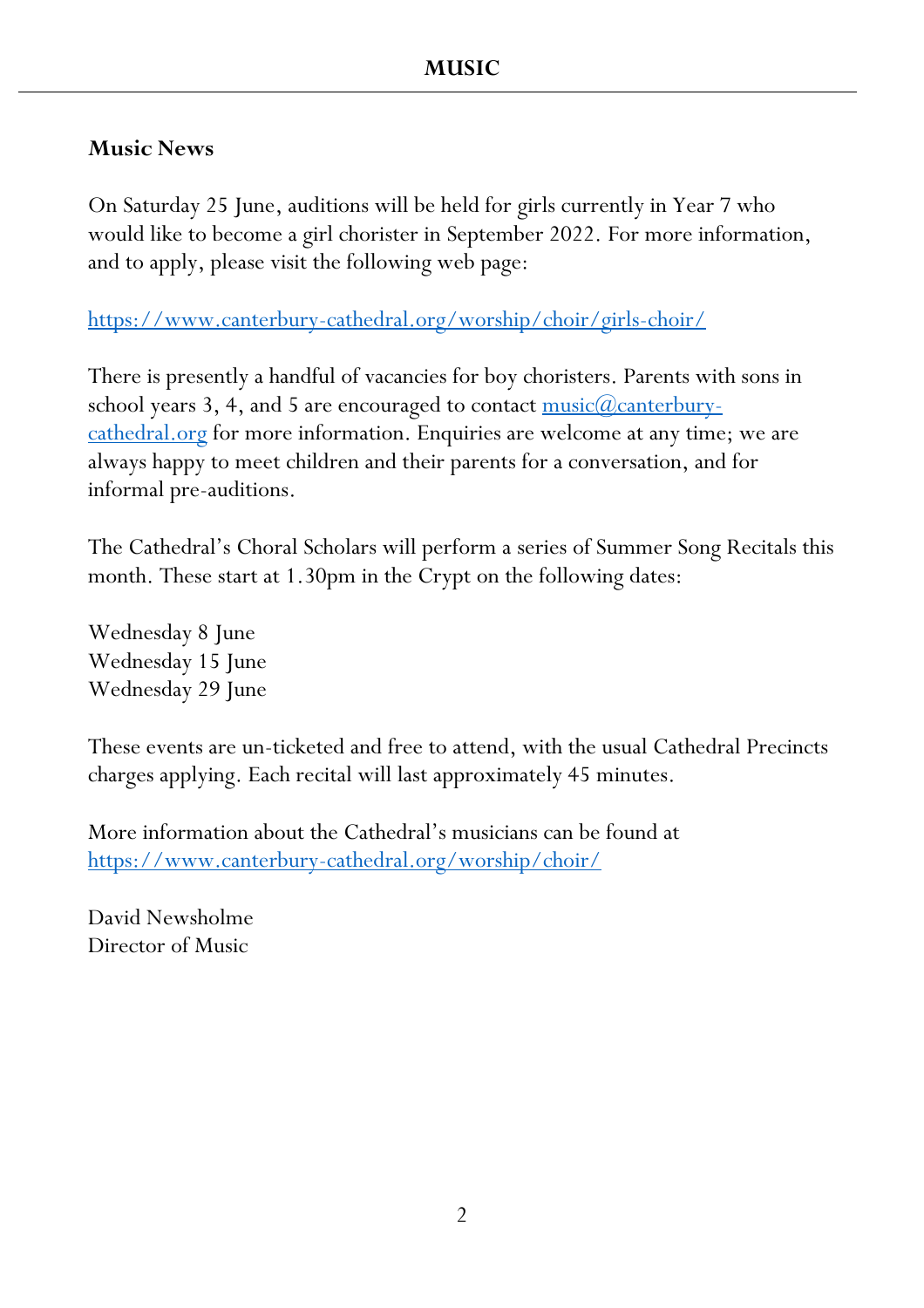At the heart of Cathedral life is the regular rhythm of daily prayer. The day begins each morning with the quiet, said services of Morning Prayer (Matins) and the 8.00am Eucharist, and ends with the service of Choral Evensong with music from the Cathedral Choir or one of the many excellent visiting choirs who come to sing during the Cathedral Choir's holidays. The Cathedral's principle act of worship every week is the 11.00am Sunday Choral Eucharist.

#### **Regular Worship**

| <b>Daily Morning Prayer</b> |        | 7.30am (Monday-Friday)                   |
|-----------------------------|--------|------------------------------------------|
|                             |        | 9.15am (Saturday, Sunday, Bank Holidays) |
| Daily Eucharist             |        | 8.00am (On Sundays this is BCP Holy      |
|                             |        | Communion)                               |
| Lunchtime Eucharist         |        | 12.30pm (Wednesdays and Feast Days only) |
| Daily Choral Evensong*      | 5.30pm |                                          |

#### **Sunday Choral Eucharist**\* 11.00am

Daily Morning Prayer is in the chapel of **Our Lady Martyrdom** for Mondays to Fridays, and in the **Jesus Chapel** at weekends and bank holidays.

The daily 8.00am Eucharist is celebrated in the chapel of **Our Lady Undercroft, Crypt on a Sunday**, and in the chapels listed overleaf on weekdays.

The Lunchtime Eucharist is in the Chapel of **Our Lady Undercroft, Crypt.**

All Choral Services, unless otherwise indicated on the list below, are in the **Quire**.

Full details of additional special services that are open to members of the public are provided in the pages that follow.

#### **Sunday Choral Eucharist Preachers for June**

|                               | Sunday 5 June: The Reverend A P Dodd, Vice Dean  |
|-------------------------------|--------------------------------------------------|
| Sunday 12 June: The Precentor |                                                  |
|                               | Sunday 19 June: The Reverend A P Dodd, Vice Dean |
|                               | Sunday 26 June: The Interim Dean                 |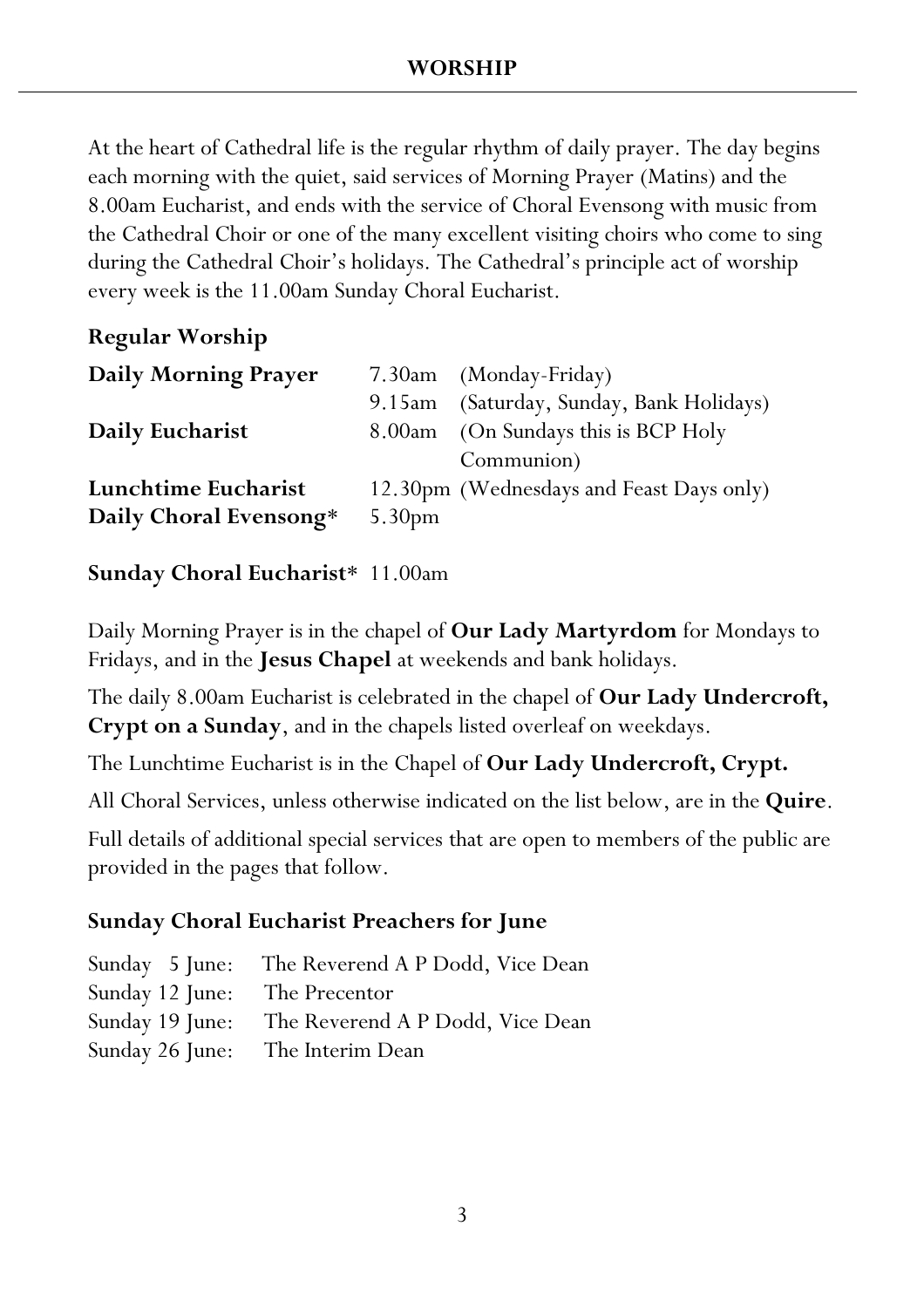#### **Live-streamed worship**

The starred services above will be livestreamed and available on our website and via YouTube. If you attend these services you may be seen on camera, and by attending these services you give your permission to appear in this way. If you have any queries or concerns about this please contact the Precentor in advance  $(\text{max.kramer}(a)$  canterbury-cathedral.org). To watch these services and our prayers from home online (including the Dean's daily Morning Prayer) visit www.canterbury-cathedral.org

#### **Sacred Space**

Students and young adults meet in the Crypt at 7.00pm on Wednesdays every week in university term time for a time of music, reflection, and discussion followed by food and the chance to get to know one another. For more information contact the Precentor: max.kramer $(\omega)$ canterbury-cathedral.org

#### **The Julian Silent Prayer Meeting**

If you are drawn to silent prayer, do come and join our monthly Julian Meeting, which is held from 6.30pm to 7.00pm in the Chapel of Our Lady Undercroft. The dates for the rest of this year are:

| Thursday 9 June  | Thursday 8 September |
|------------------|----------------------|
| Thursday 21 July | Thursday 6 October   |
|                  | Thursday 3 November  |
|                  | Thursday 1 December  |

Meetings gather at the south door of the Cathedral after Evensong, and then we go down into the Crypt. A sentence or meditation is read followed by half an hour's silent prayer. For further information please contact Canon Emma: emma.pennington $(a)$ canterbury-cathedral.org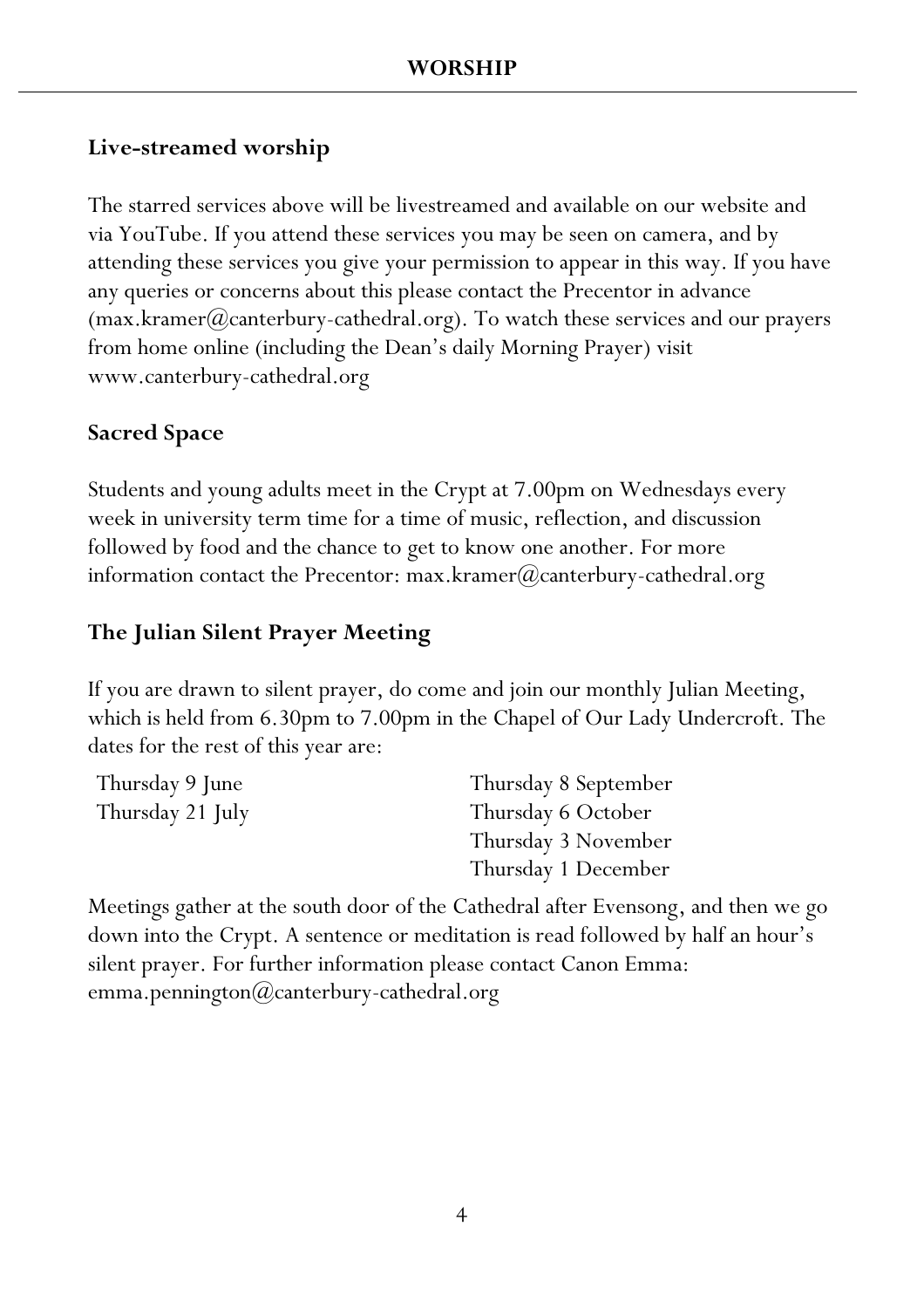### **Chapels for the daily 8.00am Eucharist – June 2022**

| $\mathbf{1}$   | Wednesday | Our Lady Undercroft, Crypt                  |
|----------------|-----------|---------------------------------------------|
| $\overline{2}$ | Thursday  | Our Lady Undercroft, Crypt                  |
| 3              | Friday    | Our Lady Undercroft, Crypt                  |
| $\overline{4}$ | Saturday  | Our Lady Undercroft, Crypt                  |
|                |           |                                             |
| 5              | Sunday    | Our Lady Undercroft, Crypt                  |
| 6              | Monday    | St Gregory, South-East Transept             |
| 7              | Tuesday   | Holy Innocents, Crypt                       |
| 8              | Wednesday | St Nicholas, Crypt                          |
| 9              | Thursday  | <b>St Martin, North-East Transept</b>       |
| 10             | Friday    | St Gabriel, Crypt                           |
| 11             | Saturday  | Saints and Martyrs of Our Own Time, Corona  |
|                |           |                                             |
| 12             | Sunday    | Our Lady Undercroft, Crypt                  |
| 13             | Monday    | St Stephen, North-East Transept             |
| 14             | Tuesday   | St John the Evangelist, South-East Transept |
| 15             | Wednesday | St Mary Magdalene, Crypt                    |
| 16             | Thursday  | Jesus Chapel, Crypt                         |
| 17             | Friday    | St Gregory, South-East Transept             |
| 18             | Saturday  | St Nicholas, Crypt                          |
| 19             | Sunday    | Our Lady Undercroft, Crypt                  |
| 20             | Monday    | St Gabriel, Crypt                           |
| 21             | Tuesday   | Our Lady Undercroft, Crypt                  |
| 22             | Wednesday | Holy Innocents, Crypt                       |
| 23             | Thursday  | St Mary Magdalene, Crypt                    |
| 24             | Friday    | St John the Evangelist, South-East Transept |
| 25             | Saturday  | St Stephen, North-East Transept             |
|                |           |                                             |
| 26             | Sunday    | Our Lady Undercroft, Crypt                  |
| 27             | Monday    | Saints and Martyrs of Our Own Time, Corona  |
| 28             | Tuesday   | <b>St Martin, North-East Transept</b>       |
| 29             | Wednesday | Our Lady Martyrdom                          |
| 30             | Thursday  | Our Lady Undercroft, Crypt                  |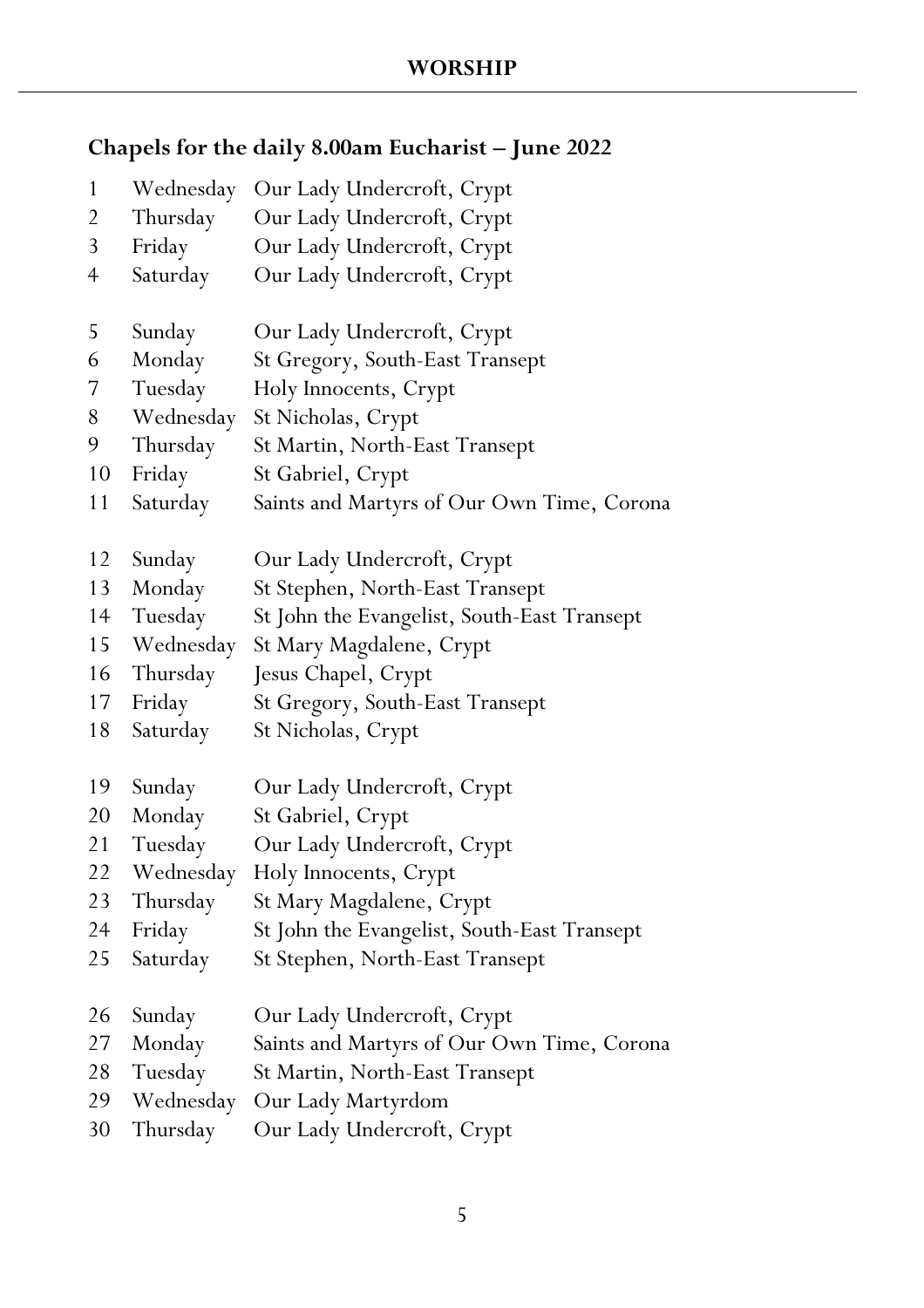In addition to the Cathedral's regular worship as described above, the Cathedral hosts a number of special services which all are very welcome to attend.

#### **June Special Services**

| 5  | Sunday   |                    | 9.15am Choral Matins for Pentecost                                             |
|----|----------|--------------------|--------------------------------------------------------------------------------|
|    |          |                    | 11.00am Sung Eucharist for Pentecost, with prayers for<br>the Platinum Jubilee |
| 11 | Saturday |                    | 12.30pm Said Eucharist for St Barnabas                                         |
| 12 | Sunday   | 9.15am             | <b>King's School Matins</b>                                                    |
| 16 | Thursday |                    | 12.30pm Said Eucharist for Corpus Christi                                      |
|    |          | 4.30 <sub>pm</sub> | <b>Said Evening Prayer</b>                                                     |
|    |          | 5.30 <sub>pm</sub> | <b>Sung Eucharist for Corpus Christi</b>                                       |
| 24 | Friday   |                    | 12.30pm Said Eucharist for St John the Baptist                                 |
| 26 | Sunday   | 5.30 <sub>pm</sub> | Evensong celebrating 100 years of the Royal<br><b>British Legion in Kent</b>   |
| 29 |          |                    | Wednesday 12.30pm Said Eucharist for St Peter and St Paul                      |

We very much hope that in the range of worship we offer you find yourself drawn nearer to the love of the living God.

Max Kramer Precentor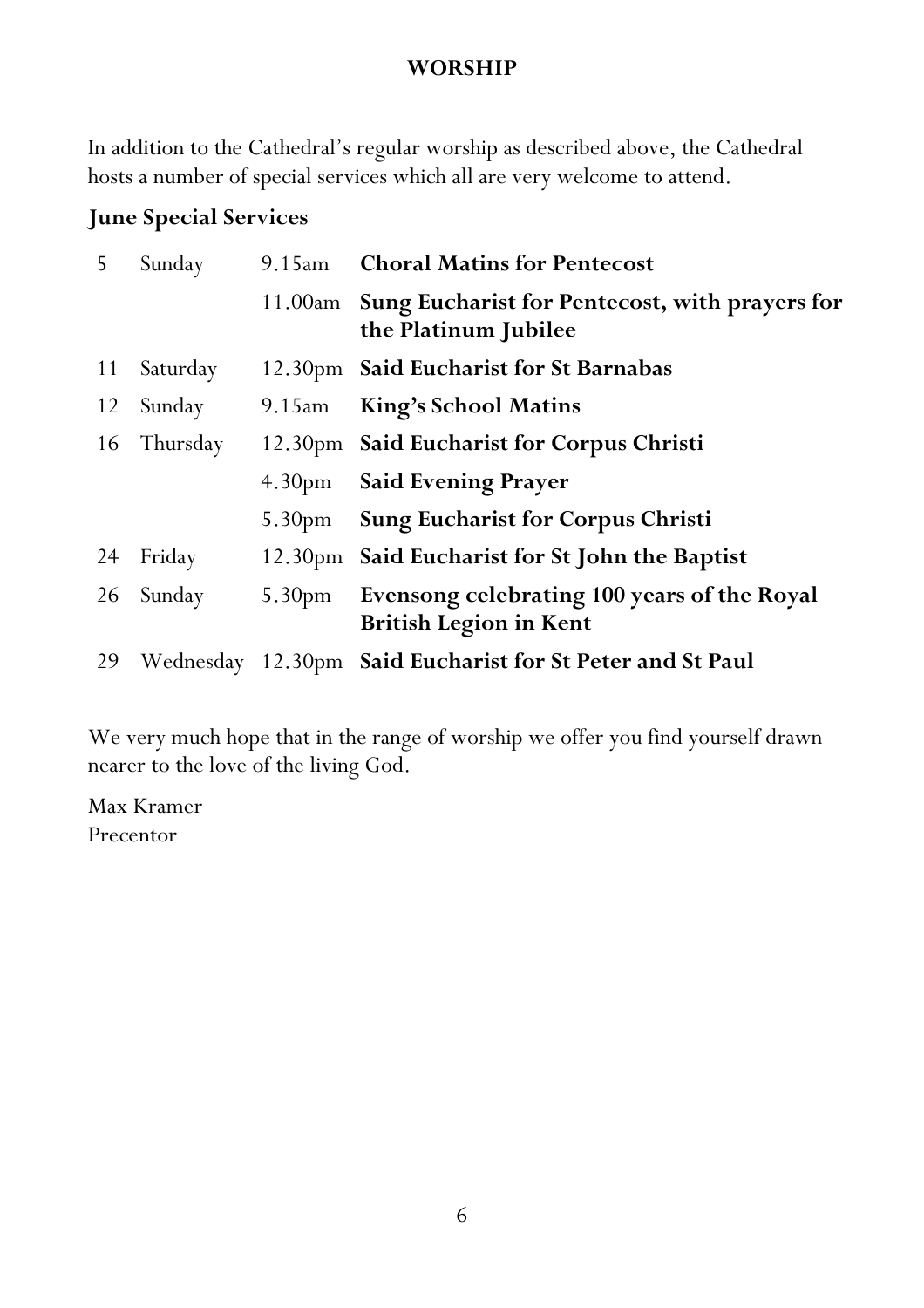| $\mathbf{1}$   |          | <b>Wednesday</b> Justin, Martyr at Rome, c.165                          |
|----------------|----------|-------------------------------------------------------------------------|
|                | 5.30     | <b>Evensong</b> sung by Kent College Choristers                         |
|                |          | Michael Cowgill, Responses                                              |
|                |          | Psalm 8                                                                 |
|                |          | Watson in F                                                             |
|                |          | Philip Godfrey, Day by day                                              |
|                |          | Hymn 586: All praise to Christ, our Lord and king divine<br>(Engelberg) |
| 2              | Thursday | Oda, 22 <sup>nd</sup> Archbishop of Canterbury, 958                     |
|                | 5.30     | sung by the Gundulf Consort<br><b>Evensong</b>                          |
|                |          | Sumsion, Responses                                                      |
|                |          | Psalm 13                                                                |
|                |          | Howells, Westminster service                                            |
|                |          | Parry, I was glad                                                       |
|                |          | Hymn 581: Lord of lords and King eternal (St Helen)                     |
| 3              | Friday   | The Martyrs of Uganda, 1886 and 1978                                    |
|                | 5.30     | sung by Lees Court Music<br>Evensong                                    |
|                |          | Rose, Responses                                                         |
|                |          | Psalm 18.1-16                                                           |
|                |          | Dyson in D                                                              |
|                |          | Willan, O Lord, our Governor                                            |
|                |          | Hymn 580: Judge eternal, throned in splendour (Rhuddlan)                |
| $\overline{4}$ | Saturday |                                                                         |
|                | 5.30     | <b>Evensong</b> sung by the boy choristers and Lay Clerks               |
|                |          | Rose, Responses                                                         |
|                |          | Psalms 22; 23                                                           |
|                |          | Walton, Chichester service                                              |
|                |          | Kerensa Briggs, Spiritus sanctus vivificans                             |

7

Hymn 236: Breathe on me, Breath of God (Carlisle)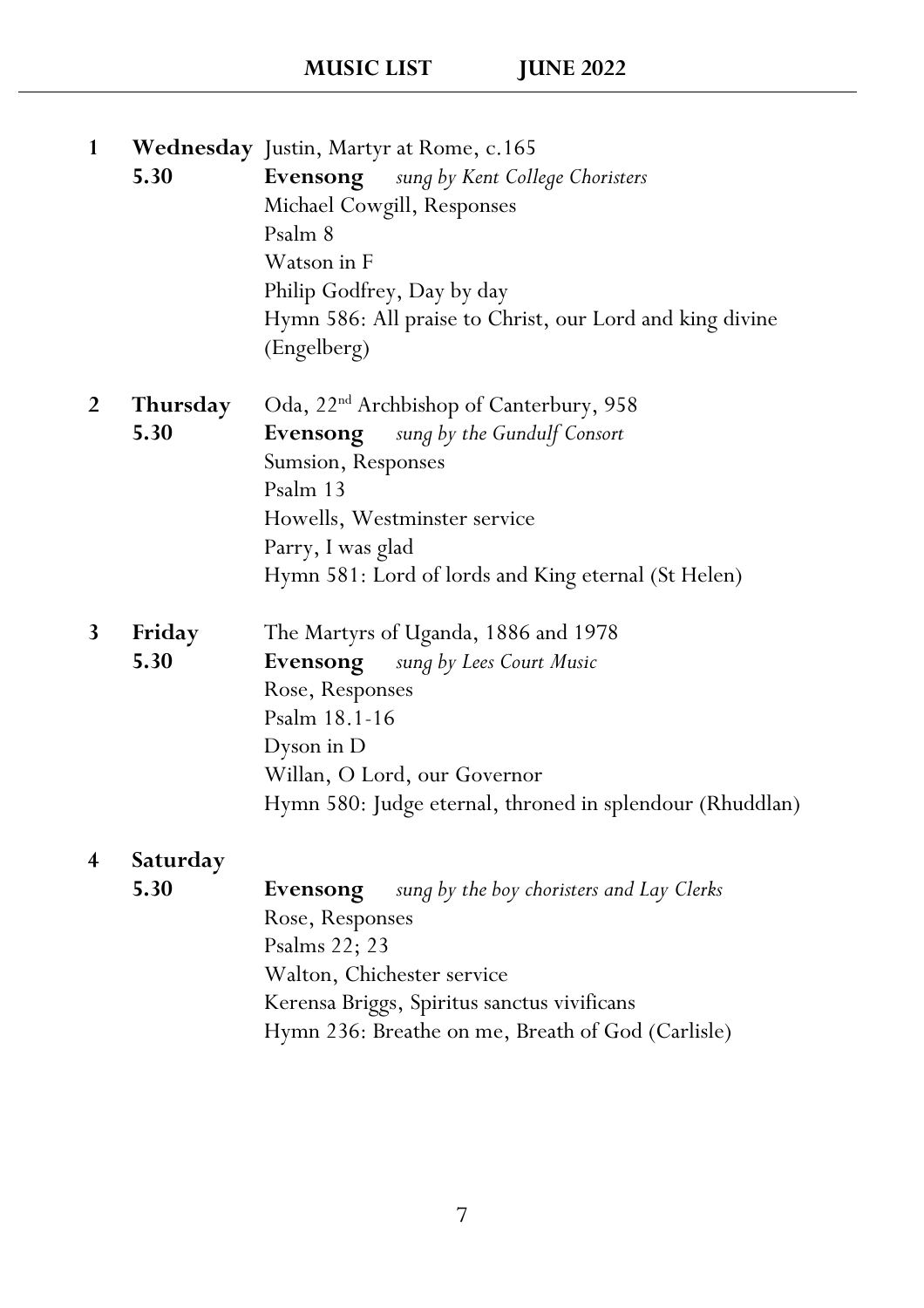| 5 | Sunday | DAY OF PENTECOST (WHIT SUNDAY)                                                 |
|---|--------|--------------------------------------------------------------------------------|
|   |        | and celebration of the Queen's Platinum Jubilee                                |
|   | 9.15   | <b>Choral Matins</b><br>sung by the boy choristers and Lay Clerks              |
|   |        | Tallis, O Lord, give thy Holy Spirit                                           |
|   |        | Rose, Responses                                                                |
|   |        | Psalms 36.5-10; 150                                                            |
|   |        | Stanford in C                                                                  |
|   |        | Elgar, The spirit of the Lord                                                  |
|   |        | Hymn 239: Come Holy Ghost, our hearts inspire (Nun danket<br>all')             |
|   |        | Organ voluntary: Bach, Komm, Gott, Schöpfer, heiliger Geist,<br><b>BWV 631</b> |
|   | 11.00  | Eucharist<br>sung by the boy choristers and Lay Clerks                         |
|   |        | Dove, Missa brevis                                                             |
|   |        | Parry, I was glad                                                              |
|   |        | Hymns 238i: Come down, O Love divine (Down Ampney);                            |
|   |        | 243: Come, thou Holy Spirit, come (Veni Sancte Spiritus);                      |
|   |        | 576: And did those feet (Jerusalem); 578: God save our                         |
|   |        | gracious Queen (National Anthem)                                               |
|   |        | Organ voluntary: Walton, arr. McKie, Orb and Sceptre                           |
|   | 5.30   | <b>Evensong</b> sung by the Lay Clerks                                         |
|   |        | Byrd, Alleluia. Emitte Spiritum tuum                                           |
|   |        | Andrew Millington, Responses                                                   |
|   |        | Psalm 33.1-12                                                                  |
|   |        | Clucas, Westminster service                                                    |
|   |        | MacPherson, Thou, O God, art praised in Sion                                   |
|   |        | Hymns 579: I vow to thee, my country (Thaxted); 578: God                       |
|   |        | save our gracious Queen (National Anthem)                                      |
|   |        | Organ voluntary: Langlais, Te Deum                                             |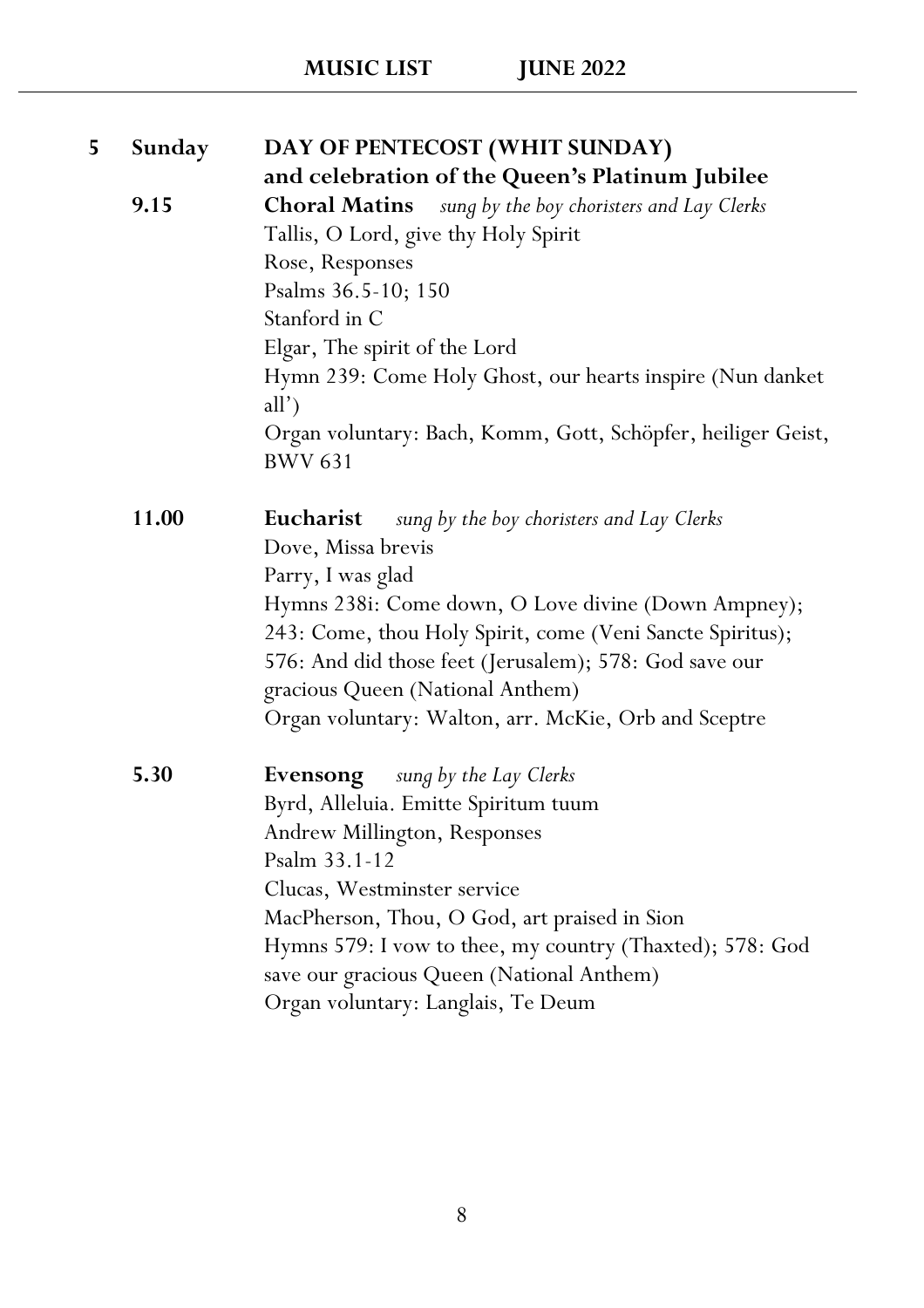| 6 | Monday<br>5.30          | <b>Evensong</b> sung by the boy choristers and Lay Clerks<br>Rose, Responses<br>Psalms 32-34<br>Walton, Chichester service<br>Joubert, O Lorde, the maker of al thing<br>Hymn 244, omit v. 3: Eternal Ruler of the ceaseless round       |
|---|-------------------------|------------------------------------------------------------------------------------------------------------------------------------------------------------------------------------------------------------------------------------------|
|   |                         | (Song 1)                                                                                                                                                                                                                                 |
| 7 | Tuesday                 |                                                                                                                                                                                                                                          |
|   | 5.30                    | <b>Evensong</b> sung by the boy choristers and Lay Clerks<br>Rose, Responses<br>Psalm 37                                                                                                                                                 |
|   |                         | Byrd, Short service                                                                                                                                                                                                                      |
|   |                         | Byrd, Teach me, O Lord<br>Hymn 629i: Father, hear the prayer we offer (Sussex)                                                                                                                                                           |
| 8 |                         | <b>Wednesday</b> Thomas Ken, Bishop of Bath and Wells, Nonjuror,<br>Hymn Writer, 1711                                                                                                                                                    |
|   | 5.30                    | <b>Evensong</b> sung by the girl choristers<br>plainchant, Responses<br>Psalm 41<br>Rose, Magdalen College service<br>Stanford, A song of wisdom<br>Hymn 15: Glory to thee, my God, this night (Tallis's Canon)                          |
| 9 | <b>Thursday</b><br>5.30 | Columba, Abbot of Iona, Missionary, 597<br>Evensong<br>sung by the boy choristers<br>plainchant, Responses<br>Psalm 47<br>Sumsion in G<br>Hurford, Litany to the Holy Spirit<br>Hymn 794ii: The King of love my shepherd is (St Columba) |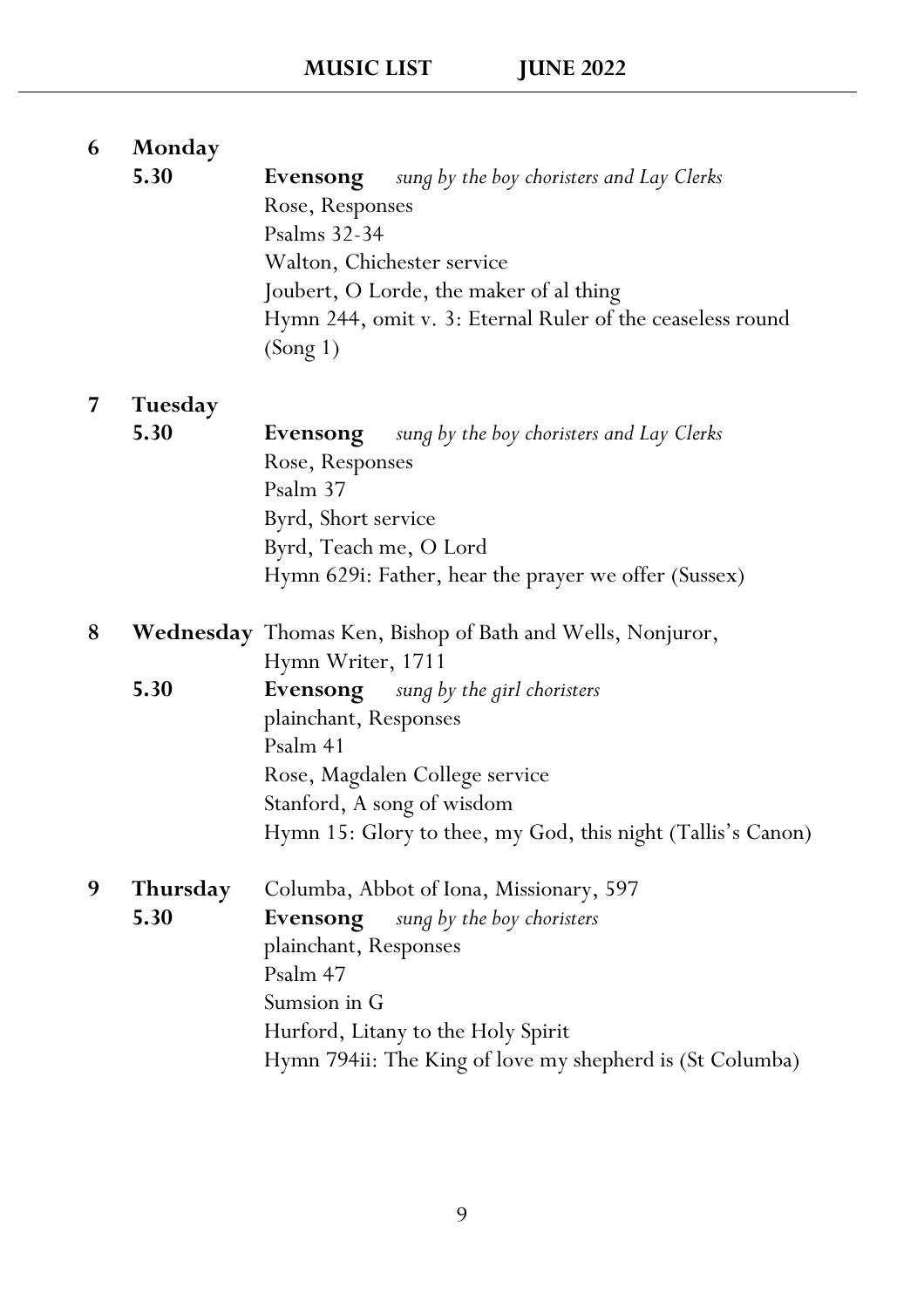| 10        | Friday          |                                                              |
|-----------|-----------------|--------------------------------------------------------------|
|           | 5.30            | <b>Evensong</b> sung by the Lay Clerks                       |
|           |                 | Philip Moore, Responses i                                    |
|           |                 | Psalm 53; 54                                                 |
|           |                 | Batten, Short service                                        |
|           |                 | Byrd, Veni, Sancte Spiritus                                  |
|           |                 | Hymn 298i: For all thy saints, O Lord (Mount Ephraim)        |
| <b>11</b> | <b>Saturday</b> | <b>Barnabas the Apostle</b>                                  |
|           | 5.30            | sung by the boy choristers and Lay Clerks<br>Evensong        |
|           |                 | Bullock, Give us the wings of faith                          |
|           |                 | Smith, Responses                                             |
|           |                 | Psalms 59-61                                                 |
|           |                 | Berkeley, Chichester service                                 |
|           |                 | Stainer, I saw the Lord                                      |
|           |                 | Hymn NEH167: The 'Son of Consolation' (Aurelia)              |
| 12        | Sunday          | <b>TRINITY SUNDAY</b>                                        |
|           | 11.00           | Eucharist<br>sung by the boy choristers and Lay Clerks       |
|           |                 | Howells, Collegium Regale                                    |
|           |                 | Psalm 8                                                      |
|           |                 | Tchaikovsky, Hymn to the Trinity                             |
|           |                 | Hymns 276: Holy, holy, holy! (Nicaea); 791, omit v. 2-5: The |
|           |                 | God of Abraham praise (Leoni); 634i: Firmly I believe and    |
|           |                 | truly (Halton Holgate)                                       |
|           |                 | Organ voluntary: Bach, Prelude in E flat, BWV 552i           |
|           | 5.30            | sung by the girl choristers and Lay Clerks<br>Evensong       |
|           |                 | Handl, Benedicta sit sancta creatrix                         |
|           |                 | Radcliffe, Responses                                         |
|           |                 | Psalm 73.1-3, 15-27                                          |
|           |                 | Jackson in G                                                 |
|           |                 | Tallis, Honor, virtus et potestas                            |
|           |                 | Hymn 277, omit v. 3: I bind unto myself today (St Patrick;   |
|           |                 | Gartan)                                                      |
|           |                 | Organ voluntary: Bach, Fugue in E flat, BWV 552ii            |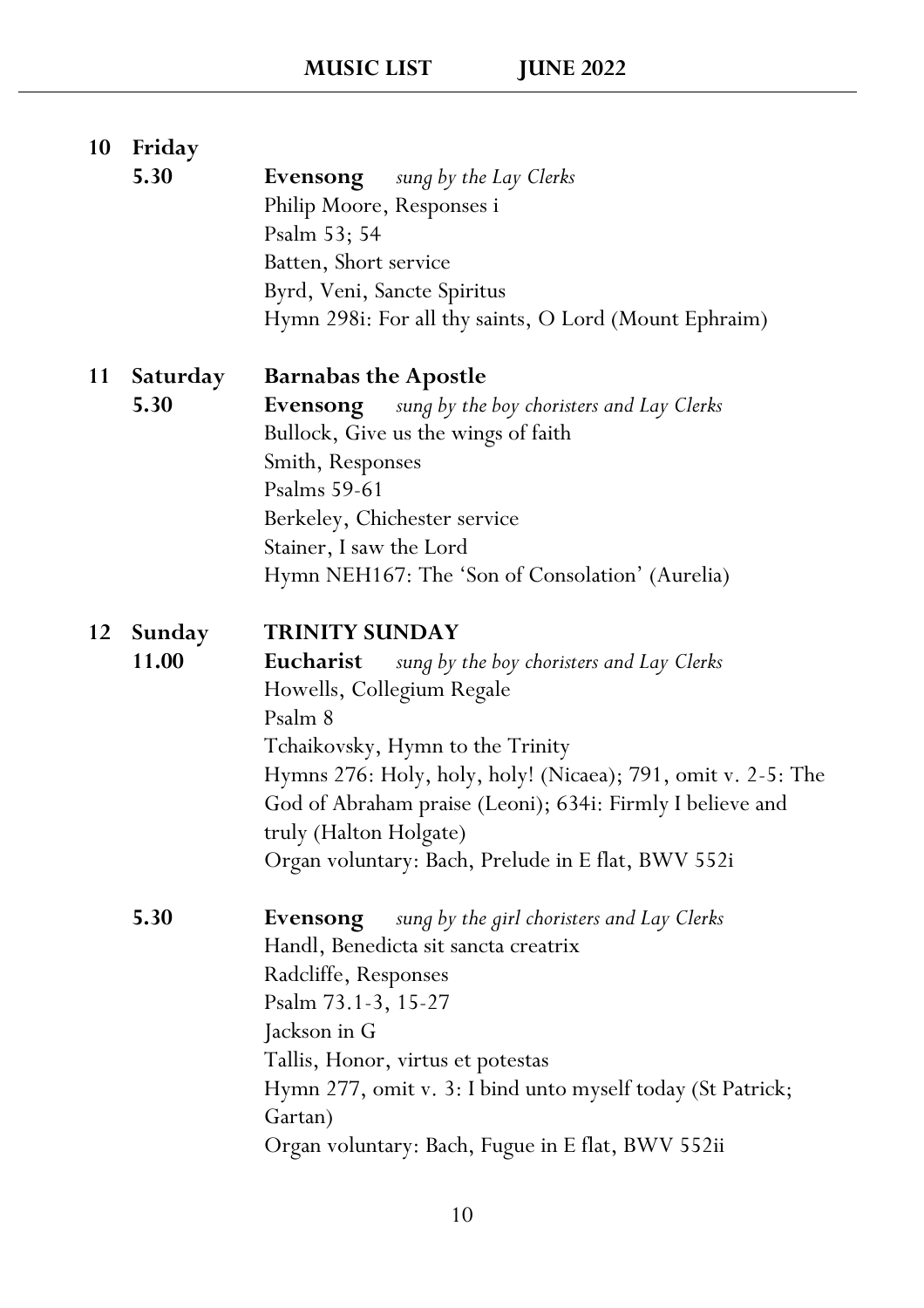## **13 Monday 5.30 Evensong** *sung by the boy choristers and Lay Clerks* Smith, Responses Psalms 69; 70 Berkeley, Chichester service Howells, O pray for the peace of Jerusalem Hymn 278: We give immortal praise (Croft's  $136<sup>th</sup>$ ) **14 Tuesday 5.30 Evensong** *sung by the boy choristers and Lay Clerks* Smith, Responses Psalms 73; 74 Tomkins, First service Rheinberger, Abendlied Hymn 704: Let all the world in every corner sing (Luckington) **15 Wednesday 5.30 Evensong** *sung by the girl choristers* plainchant, Responses

| plainchant, Responses                               |
|-----------------------------------------------------|
| Psalm 78.1-17                                       |
| Hurford in A                                        |
| Clérambault, O salutaris hostia                     |
| Hymn 464: Sweet Sacrament divine (Divine Mysteries) |

| 16 Thursday | Day of Thanksgiving for Holy Communion (Corpus   |
|-------------|--------------------------------------------------|
|             | Christi)                                         |
| 4.30        | <b>Said Evening Prayer</b>                       |
| 5.30        | <b>Sung Eucharist</b> sung by the boy choristers |
|             | Archer, Christchurch Mass                        |
|             | $\mathbf{D}$ 1 44 $\epsilon$ 40 4 $\epsilon$     |

Psalm 116.10-16

Franck, Panis Angelicus

Hymns NEH310: We hail thy presence glorious (Offertorium); O Godhead hid, devoutly I adore thee (Aquinas); 462: Soul of my Saviour (Anima Christi)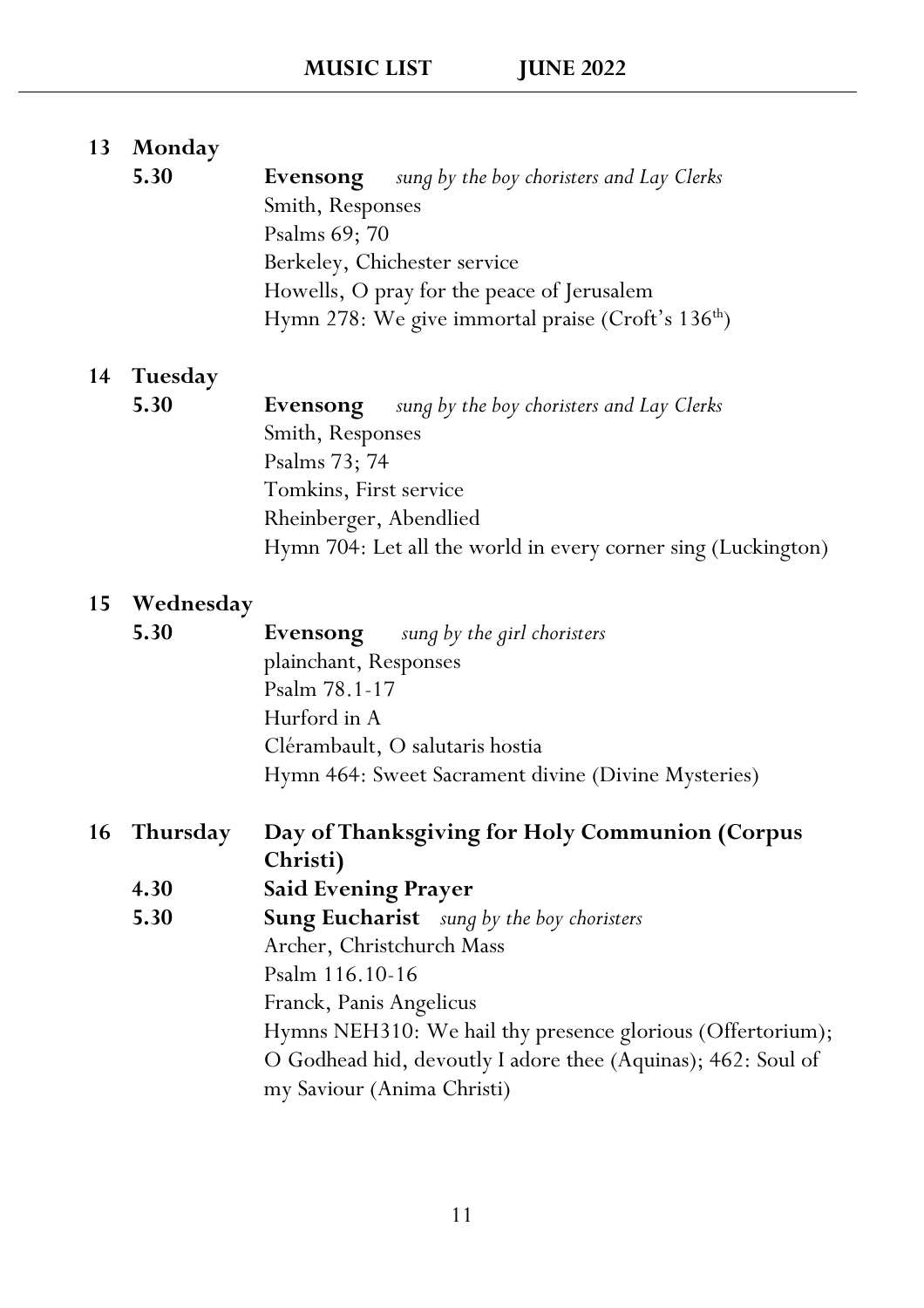| 17 | Friday          |                                                                   |
|----|-----------------|-------------------------------------------------------------------|
|    | 5.30            | <b>Evensong</b> sung by the Lay Clerks                            |
|    |                 | Rutter, Responses                                                 |
|    |                 | Psalm 89.1-19                                                     |
|    |                 | Guerrero, Magnificat octavi toni; tone viii, Nunc dimittis        |
|    |                 | Gabriel Jackson, O nata lux                                       |
|    |                 | Hymn 730i: My God, I love thee; not because (St Francis           |
|    |                 | Xavier)                                                           |
| 18 | <b>Saturday</b> | Bernard Mizeki, Apostle of the MaShona, Martyr, 1896              |
|    | 5.30            | sung by the boy choristers and Lay Clerks<br>Evensong             |
|    |                 | Ayleward, Responses                                               |
|    |                 | Psalms 93; 94                                                     |
|    |                 | Walmisley in d                                                    |
|    |                 | Gabriel Jackson, Sancte Deus                                      |
|    |                 | Hymn 612: Christ triumphant, ever reigning (Guiting Power)        |
| 19 | <b>Sunday</b>   | The First Sunday After Trinity                                    |
|    | 11.00           | Eucharist<br>sung by the boy choristers and Lay Clerks            |
|    |                 | Darke in F                                                        |
|    |                 | Psalm 22.19-28                                                    |
|    |                 | Elgar, O salutaris hostia                                         |
|    |                 | Hymns 621, omit v. 3: Dear Lord and Father of mankind             |
|    |                 | (Repton); 422: Alleluia, Sing to Jesus! (Hyfrydol); 451i: Just as |
|    |                 | I am (Saffron Walden)                                             |
|    |                 | Organ voluntary: Lefébure-Wély, Sortie in E flat                  |
|    | 5.30            | Evensong<br>sung by the girl choristers and Lay Clerks            |
|    |                 | Radcliffe, Responses                                              |
|    |                 |                                                                   |
|    |                 | Psalm 57                                                          |
|    |                 | Howells, New College service                                      |
|    |                 | Roderick Williams, God so loved the world                         |
|    |                 | Hymn 683: Jerusalem the golden (Ewing)                            |
|    |                 | Organ voluntary: Bach, Prelude in C, BWV 547                      |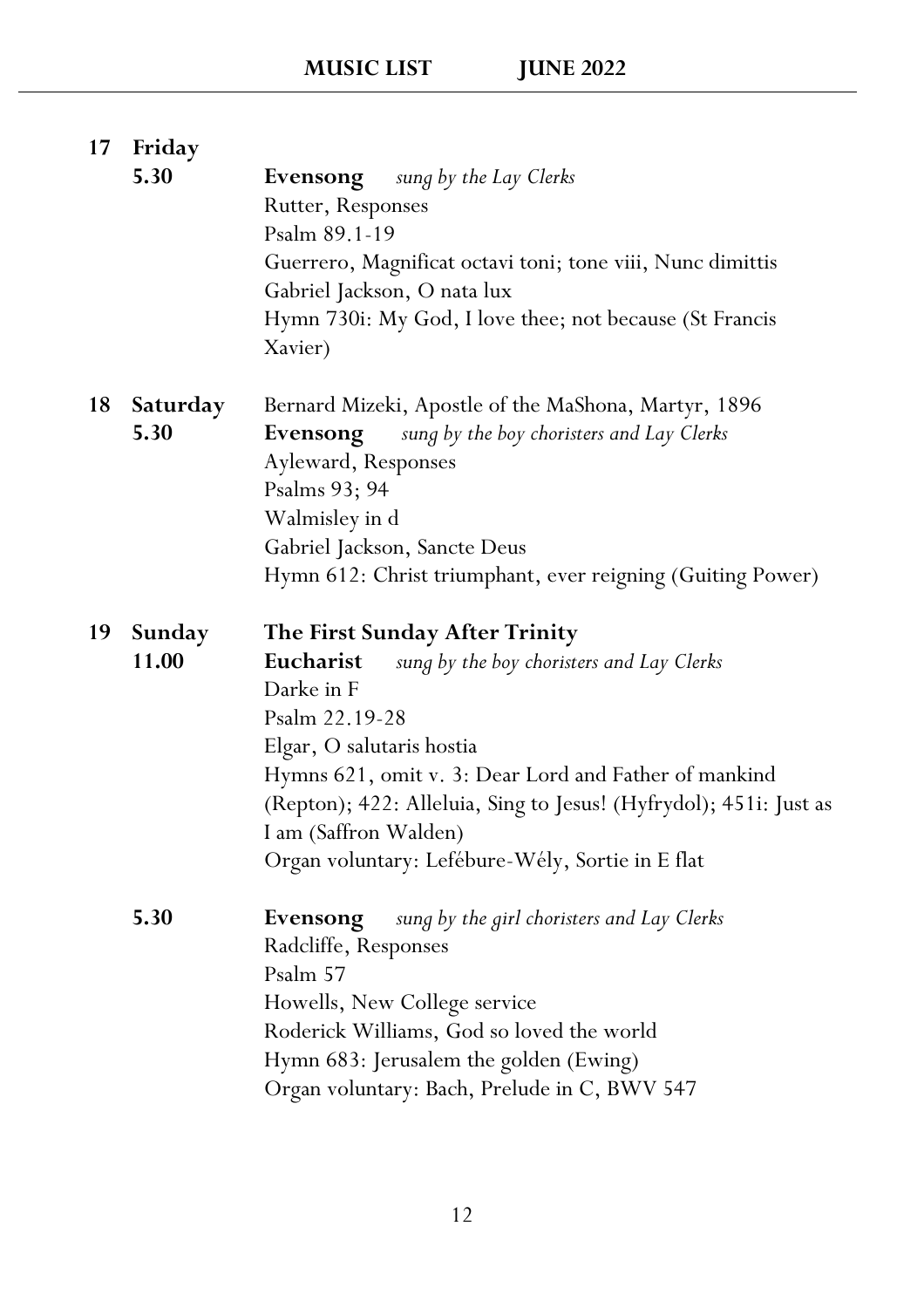| <b>20</b> | Monday   |                                                              |
|-----------|----------|--------------------------------------------------------------|
|           | 5.30     | <b>Evensong</b> sung by the boy choristers and Lay Clerks    |
|           |          | Ayleward, Responses                                          |
|           |          | Psalm 104                                                    |
|           |          | Walmisley in d                                               |
|           |          | Boyce, Wherewithal shall a young man cleanse his way?        |
|           |          | Hymn 653: Happy are they, they that love God (Binchester)    |
| <b>21</b> | Tuesday  |                                                              |
|           | 5.30     | <b>Evensong</b> sung by the boy choristers and Lay Clerks    |
|           |          | Ayleward, Responses                                          |
|           |          | Psalm 106                                                    |
|           |          | Noble in b                                                   |
|           |          | Wood, O Thou, the central orb                                |
|           |          | Hymn 669: I heard the voice of Jesus say (Kingsfold)         |
| 22        |          | <b>Wednesday</b> Alban, first Martyr of Britain, c.250       |
|           |          | <b>Ember Day</b>                                             |
|           | 5.30     | <b>Evensong</b> sung by the girl choristers                  |
|           |          | plainchant, Responses                                        |
|           |          | Psalm 108                                                    |
|           |          | Christopher Robinson, Worcester service                      |
|           |          | Couperin, Lauda Sion                                         |
|           |          | Hymn 742i: O for a thousand tongues to sing (Richmond)       |
| 23        | Thursday | Etheldreda, Abbess of Ely, c.678                             |
|           | 5.30     | Evensong<br>sung jointly by the boy choristers of Canterbury |
|           |          | Cathedral Choir, and the boy choristers of Ramsgate          |
|           |          | Holy Trinity Church of England Primary School                |
|           |          | plainchant, Responses                                        |
|           |          | Psalm 114                                                    |
|           |          | Bairstow in E flat                                           |
|           |          | trad., arr. Gordon Jacob, Brother James's air                |
|           |          | Hymn 319: Sing we the praises of the great forerunner (Diva  |
|           |          | Servatrix)                                                   |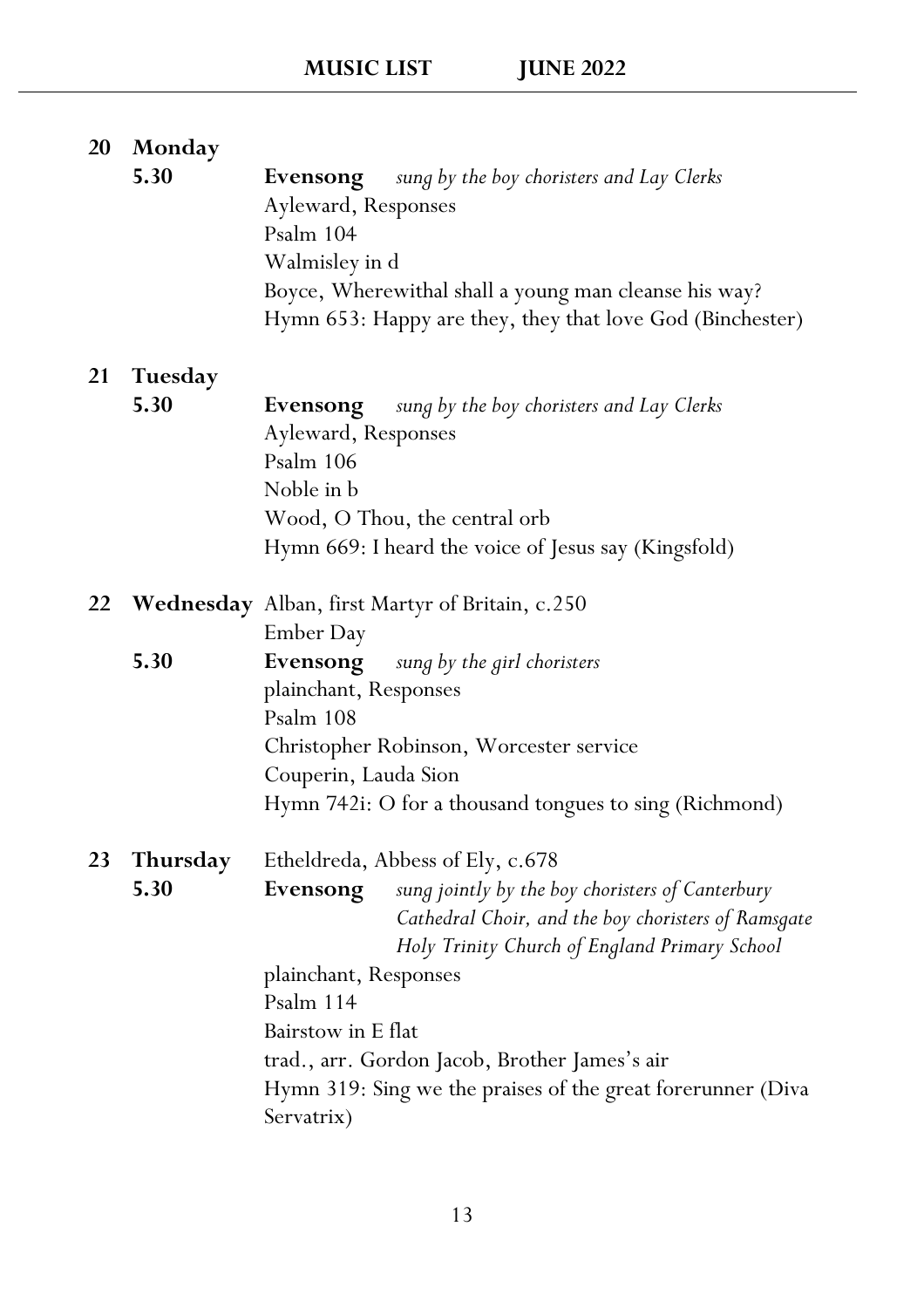| 24        | Friday          | The Birth of John the Baptist                                  |
|-----------|-----------------|----------------------------------------------------------------|
|           |                 | Ember Day                                                      |
|           | 5.30            | Evensong<br>sung by the Lay Clerks                             |
|           |                 | Matthew Martin, Iustorum animae                                |
|           |                 | Cleobury, Responses                                            |
|           |                 | Psalm 119.1-16                                                 |
|           |                 | Sumsion in G                                                   |
|           |                 | Gibbons, This is the record of John                            |
|           |                 | Hymn 46: On Jordan's bank the Baptist's cry (Winchester        |
|           |                 | New)                                                           |
| 25        | <b>Saturday</b> | Ember Day                                                      |
|           | 5.30            | sung by the boy choristers and Lay Clerks<br>Evensong          |
|           |                 | Cecilia McDowall, Responses                                    |
|           |                 | Psalm 119.73-104                                               |
|           |                 | Howells, Gloucester service                                    |
|           |                 | Dominic McGonigal, Ave Maris Stella takes flight               |
|           |                 | Hymn 241: Come, Holy Ghost, our souls inspire (Veni            |
|           |                 | Creator)                                                       |
| <b>26</b> | Sunday          | <b>The Second Sunday After Trinity</b>                         |
|           | 11.00           | sung by the boy choristers and Lay Clerks<br>Eucharist         |
|           |                 | Haydn, Missa brevis Sancti Joannis de Deo                      |
|           |                 | Psalm 16                                                       |
|           |                 | Mozart, Ave verum corpus                                       |
|           |                 | Hymns: 421: All for Jesus (All for Jesus); 584: All my hope on |
|           |                 | God is founded (Michael); 601: Blessed assurance, Jesus is     |
|           |                 | mine (Blessed Assurance)                                       |
|           |                 | Organ voluntary: Bach, Fugue in D, BWV 532                     |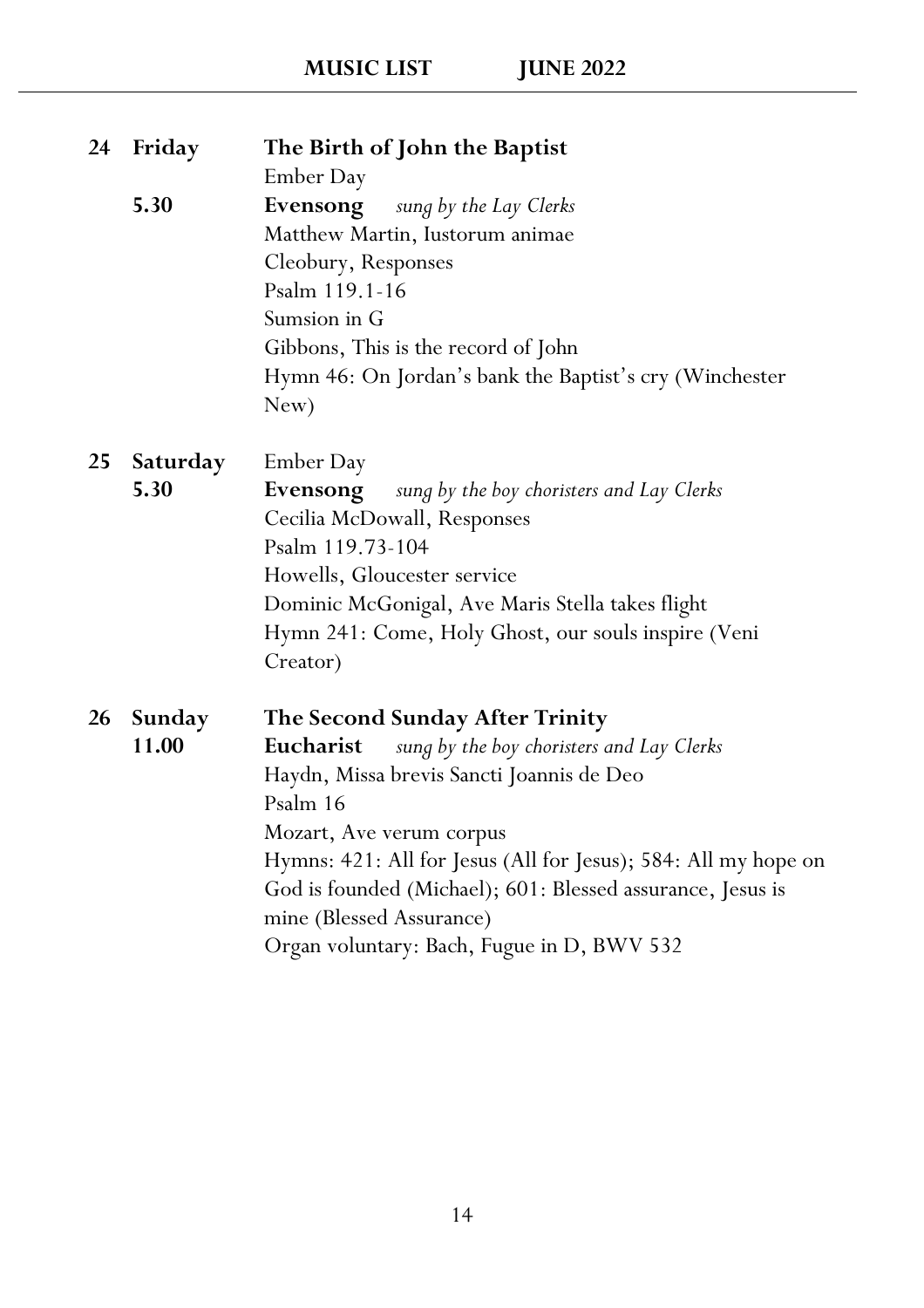| <b>26</b> | Sunday         | The Second Sunday After Trinity                            |
|-----------|----------------|------------------------------------------------------------|
|           | 5.30           | 100 Years of the Royal British Legion in Kent<br>Evensong  |
|           |                | sung by the girl choristers and Lay Clerks (Nave)          |
|           |                | Radcliffe, Responses                                       |
|           |                | Psalm 60                                                   |
|           |                | Stanford in B flat                                         |
|           |                | Parry, My soul, there is a country                         |
|           |                | Hymns 576: And did those feet in ancient time (Jerusalem); |
|           |                | 578: God save our gracious Queen (National Anthem)         |
|           |                | Organ voluntary: Elgar, arr. Lemare, Pomp and Circumstance |
|           |                | Military March no. 1 in D                                  |
| 27        | Monday         |                                                            |
|           | 5.30           | sung by the boy choristers and Lay Clerks<br>Evensong      |
|           |                | Cecilia McDowall, Responses                                |
|           |                | Psalms 126-127                                             |
|           |                | Howells, Gloucester service                                |
|           |                | Bairstow, Save us, O Lord                                  |
|           |                | Hymn 694: Jesus, Lord, we look to thee (Vienna)            |
| 28        | <b>Tuesday</b> | Irenaeus, Bishop of Lyons, Teacher of the Faith, c.200     |
|           | 5.30           | sung by the boy choristers and Lay Clerks<br>Evensong      |
|           |                | Cecilia McDowall, Responses                                |
|           |                | Psalms 137-138                                             |
|           |                | Weelkes, Short service                                     |
|           |                | Farrant, Lord, for thy tender mercy's sake                 |
|           |                | Hymn 772: Rock of ages, cleft for me (Petra)               |
| 29        |                | <b>Wednesday Peter and Paul, Apostles</b>                  |
|           | 5.30           | Evensong<br>sung by the girl choristers                    |
|           |                | Vaughan Williams, The Call                                 |
|           |                | plainchant, Responses                                      |
|           |                | Psalms 142; 143                                            |
|           |                | Gibbons, Short service                                     |
|           |                | Wesley, Who can express the noble acts of the Lord?        |

Hymn 321: Thou art the Christ, O Lord (Love unknown)